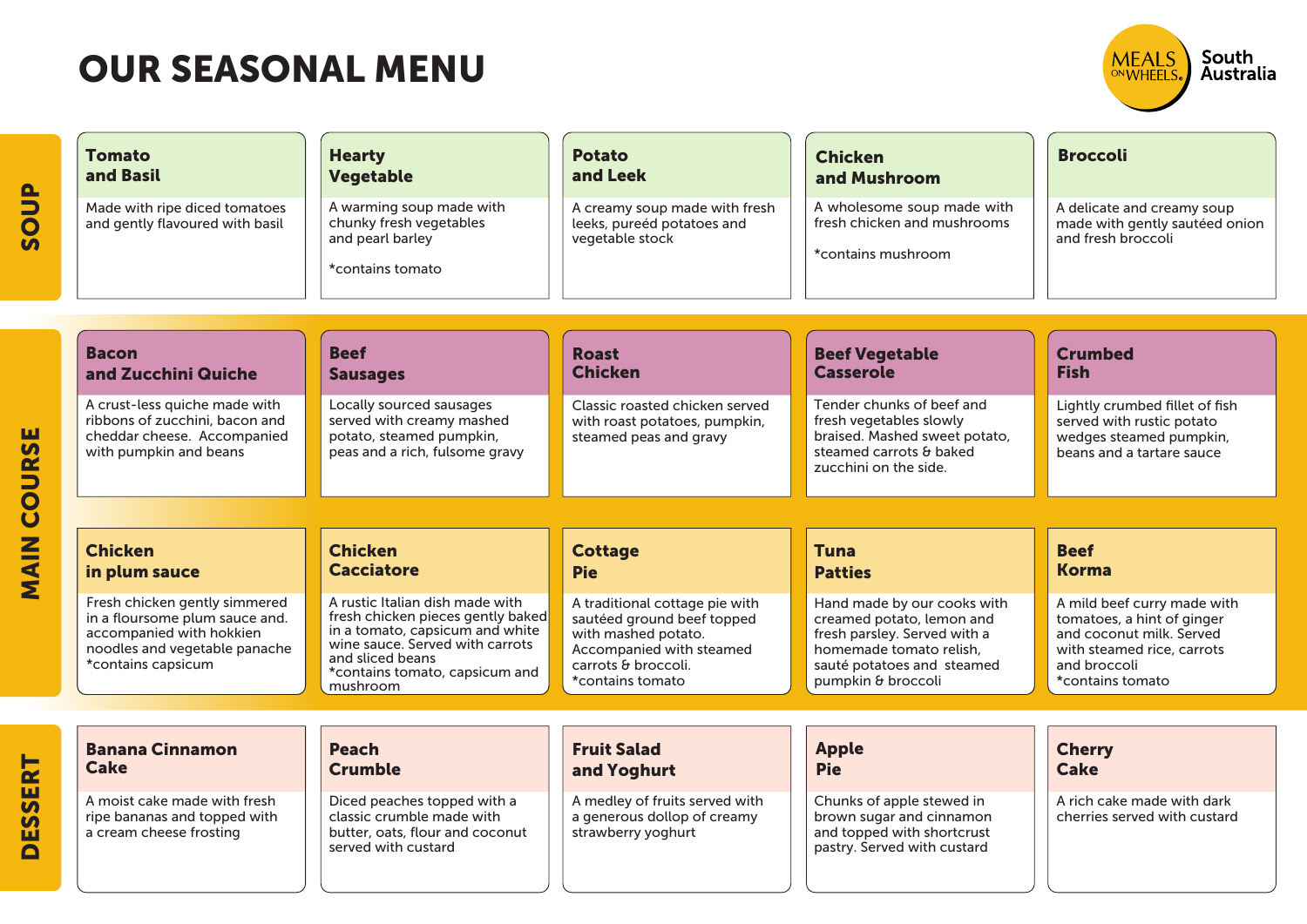DESSERT

DESSERT



Yoghurt Cake

custard

A rich chocolate cake made with yoghurt and served with

| <b>Cream of</b><br><b>Mushroom</b>                                                                                                                      | <b>Zucchini</b><br>and Potato                                                                                                        | <b>Lentil</b><br>and Bacon                                                                                                           | <b>Tomato</b>                                                                                                                                                    | <b>Cream of</b><br><b>Carrot</b>                                                                                                                  |
|---------------------------------------------------------------------------------------------------------------------------------------------------------|--------------------------------------------------------------------------------------------------------------------------------------|--------------------------------------------------------------------------------------------------------------------------------------|------------------------------------------------------------------------------------------------------------------------------------------------------------------|---------------------------------------------------------------------------------------------------------------------------------------------------|
| A rich and delicate soup made<br>with fresh mushrooms and<br>cream<br>*contains mushroom                                                                | Fresh zucchini cooked and<br>blended with potatoes<br>creates this velvety textured<br>soup                                          | A nourishing soup made with<br>finely chopped vegetables,<br>brown lentils and bacon<br>*contains tomato                             | Made with ripe diced<br>tomatoes and pureed smooth<br>and finished with cream<br>*contains tomato                                                                | A smooth and delicious soup<br>made with onions, carrots and<br>pureed with cream                                                                 |
|                                                                                                                                                         |                                                                                                                                      |                                                                                                                                      |                                                                                                                                                                  |                                                                                                                                                   |
| <b>Chicken Vegetable</b><br><b>Mornay</b>                                                                                                               | <b>Crumbed</b><br><b>Fish</b>                                                                                                        | <b>Meatballs</b>                                                                                                                     | <b>Roast</b><br><b>Pork</b>                                                                                                                                      | Lamb<br><b>Casserole</b>                                                                                                                          |
| A flavoursome dish, made with<br>fresh chicken, simmered in a<br>light Dijon mustard sauce.<br>Accompanied with steamed<br>potatoes, carrots & broccoli | A lightly crumbed fish fillet<br>served with rustic potato<br>wedges, fresh steamed<br>pumpkin, beans and tartare<br>sauce           | Rustic meatballs made with<br>fresh ground beef and served<br>with rich gravy, next to<br>mashed potatoes, steamed<br>peas & pumpkin | A traditional roast served with<br>roast pumpkin and potatoes,<br>steamed beans apple sauce<br>and gravy                                                         | Generous chunks of lamb.<br>braised with chunky<br>vegetables into a warming<br>casserole. Dished up with<br>steamed potatoes, carrots<br>& beans |
|                                                                                                                                                         |                                                                                                                                      |                                                                                                                                      |                                                                                                                                                                  |                                                                                                                                                   |
| <b>Pork</b><br><b>Sausages</b>                                                                                                                          | <b>Lasagne</b>                                                                                                                       | <b>Poached</b><br><b>Fish</b>                                                                                                        | <b>Butter</b><br><b>Chicken</b>                                                                                                                                  | <b>Chicken</b><br><b>Schnitzel</b>                                                                                                                |
| Locally made pork sausages<br>served with lashings of<br>mashed potato, steamed<br>carrots, beans and topped<br>with a rich gravy.                      | A traditional lasagne made<br>with freshly ground beef and<br>tomatoes and topped with a<br>creamy cheese sauce.<br>*contains tomato | A gently poached filet of fish<br>served with a white wine and<br>parsley sauce with mashed<br>potatoes, carrots and<br>broccoli     | A traditional gently spiced<br>northern Indian dish served<br>with fragrant rice and brightly<br>coloured carrot, cauliflower &<br>broccoli.<br>*contains tomato | Lightly crumbed breast of<br>chicken served with<br>mashed potatoes, carrots,<br>peas and gravy                                                   |
|                                                                                                                                                         |                                                                                                                                      |                                                                                                                                      |                                                                                                                                                                  |                                                                                                                                                   |
| <b>Apple</b>                                                                                                                                            | <b>Pineapple</b>                                                                                                                     | <b>Jelly</b>                                                                                                                         | <b>Baked</b>                                                                                                                                                     | <b>Chocolate</b>                                                                                                                                  |

| <b>Apple</b>                                                                                             | <b>Pineapple</b>                                                                                                                 | <b>Jelly</b>                                            | <b>Baked</b>                                                                                       |
|----------------------------------------------------------------------------------------------------------|----------------------------------------------------------------------------------------------------------------------------------|---------------------------------------------------------|----------------------------------------------------------------------------------------------------|
| <b>Crumble</b>                                                                                           | <b>Upside-down Cake</b>                                                                                                          | and Apricot Halves                                      | <b>Peaches</b>                                                                                     |
| Sliced and lightly spiced<br>apples with a classic crumble<br>topping. Served with full<br>cream custard | A perennial favourite, a<br>moist cake, pineapple rings,<br>literally baked upside-<br>down, turned out and<br>served with cream | Delicous apricot halves<br>served with a slice of jelly | Peaches lightly baked in<br>oven with a honey and<br>granita crust with full cream<br>milk custard |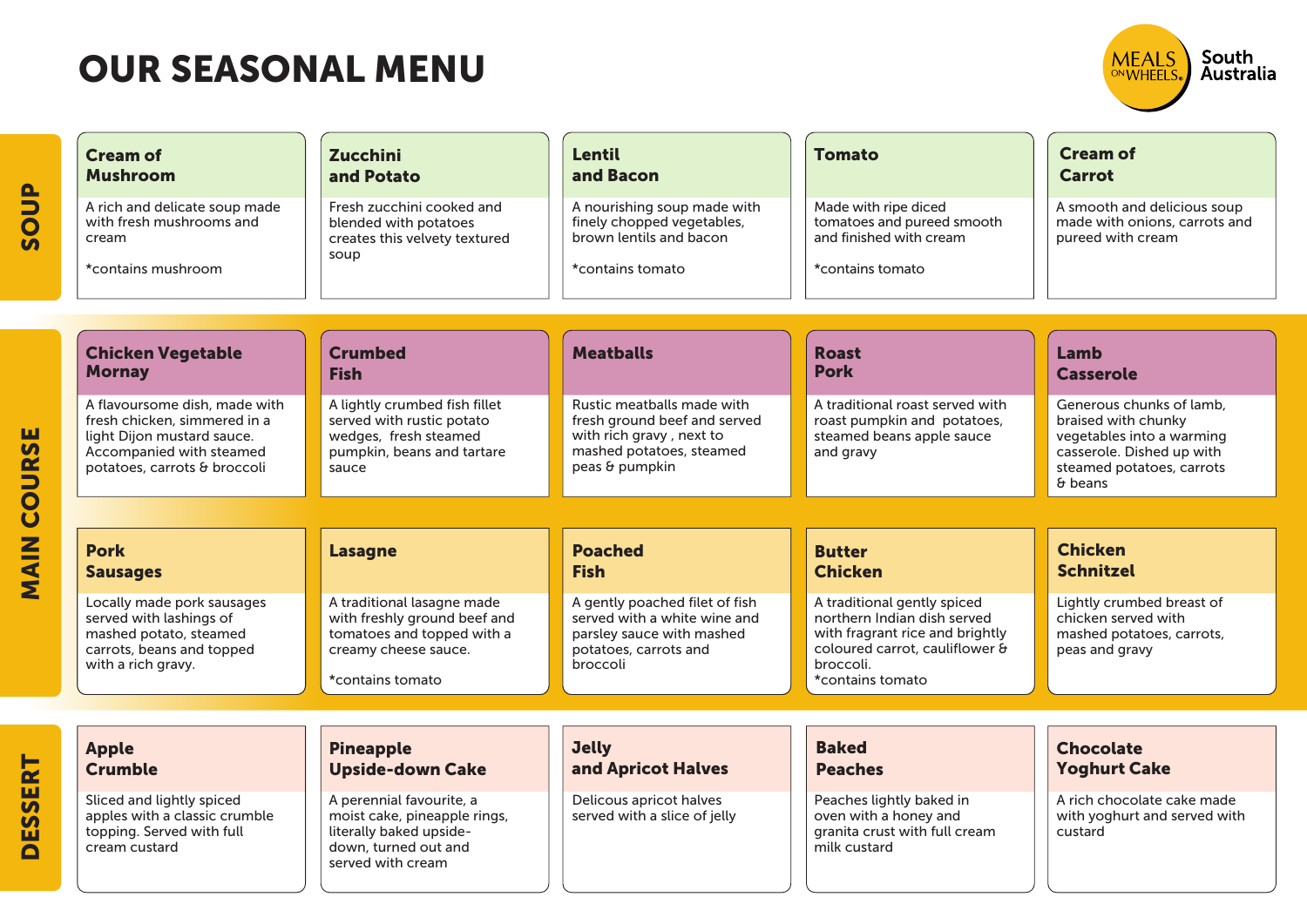

| <b>SOUP</b>                                    | <b>Chicken</b><br>and Corn<br>A mouth-watering soup,<br>made with corn, finely<br>chopped chicken and spring<br>onions                    | <b>Minestrone</b><br>A rustic Mediterranean soup<br>made with kidney beans,<br>tomatoes and vegetables<br>*contains tomato                      | <b>Pumpkin</b><br>This simple perennial<br>favourite is made with fresh<br>pumpkin and onion, with a<br>touch of nutmeg                    | <b>Potato</b><br>and Bacon<br>A delicious soup with creamy<br>pureed potatoes, richly<br>flavoured with lightly<br>sautéed bacon pieces | <b>Vegetable</b><br>A hearty chunky vegetable<br>soup thickened with oats and<br>barley<br>*contains tomato                              |
|------------------------------------------------|-------------------------------------------------------------------------------------------------------------------------------------------|-------------------------------------------------------------------------------------------------------------------------------------------------|--------------------------------------------------------------------------------------------------------------------------------------------|-----------------------------------------------------------------------------------------------------------------------------------------|------------------------------------------------------------------------------------------------------------------------------------------|
|                                                | <b>Roast</b><br><b>Beef</b>                                                                                                               | <b>Apricot</b><br><b>Chicken</b>                                                                                                                | <b>Crumbed</b><br><b>Fish</b>                                                                                                              | <b>Braised</b><br>Lamb                                                                                                                  | <b>Pork</b><br><b>Stir Fry</b>                                                                                                           |
| COURSE                                         | A traditional roast served in the<br>traditional way with roast<br>potatoes, pumpkin, peas and<br>gravy                                   | A casserole with chunks of<br>succulent chicken in a richly<br>flavoured apricot sauce,<br>accompanied by mashed<br>potatoes, carrots and beans | Lightly crumbed fillet of fish<br>served with rustic potato<br>wedges and tartare sauce,<br>with pumpkin and broccoli<br>on the side       | A hearty casserole made with<br>chunks of lamb, potatoes and<br>vegetables. Served with<br>sweet corn and Brussel sprouts               | Fresh lean stips of pork<br>sauted with fresh<br>vegetables and finished<br>with a touch of soy sauce.<br>Served with hokkien<br>noodles |
|                                                |                                                                                                                                           |                                                                                                                                                 |                                                                                                                                            |                                                                                                                                         |                                                                                                                                          |
| MAIN                                           | <b>Tuna Potato</b><br><b>Pie</b>                                                                                                          | <b>Penne</b><br><b>Bolognaise</b>                                                                                                               | <b>Spanish</b><br><b>Beef</b>                                                                                                              | <b>Roast</b><br><b>Stuffed Chicken</b>                                                                                                  | <b>Chicken</b><br><b>Sausages</b>                                                                                                        |
|                                                | A rich tuna mornay with<br>onions, celery and fresh<br>parsley, topped with creamy<br>potato mash.<br>Served with carrots and<br>broccoli | Penne pasta served with a<br>classic bolognaise sauce of<br>ground beef, tomatoes and<br>red wine                                               | Beef braised in a Spanish<br>inspired tomato, capsicum and<br>mushrooms sauce. Served with<br>classic mashed potatoes, peas<br>and carrots | Roasted chicken served in the<br>traditional way with roast<br>potatoes, carrots, beans and<br>gravy                                    | A lightly herbed chicken<br>sausage served sauté<br>potatoes, pumpkin, beans<br>and home-made gravy                                      |
|                                                |                                                                                                                                           |                                                                                                                                                 |                                                                                                                                            |                                                                                                                                         |                                                                                                                                          |
| SERT                                           | <b>Panna Cotta</b>                                                                                                                        | <b>Spiced</b><br><b>Carrot Cake</b>                                                                                                             | <b>Creamed</b><br><b>Sago</b>                                                                                                              | <b>Apricot</b><br><b>Crumble</b>                                                                                                        | <b>Cheesecake</b>                                                                                                                        |
| $\overline{\mathbf{S}}$<br>ш<br>$\blacksquare$ | A delicate Italian dish made<br>with milk and cream and<br>served on a bed of crushed<br>pineapple                                        | A moist, lightly spice cake<br>made with fresh grated<br>carrots. Topped with cream<br>cheese icing                                             | A creamy sago custard<br>served with apricots                                                                                              | Stewed apricots topped with<br>a crumble made with butter,<br>oats, coconut and flour.<br>Served with custard                           | Made with fresh Philadelphia<br>cream cheese, accompanied<br>by a raspberry coulis (sauce)                                               |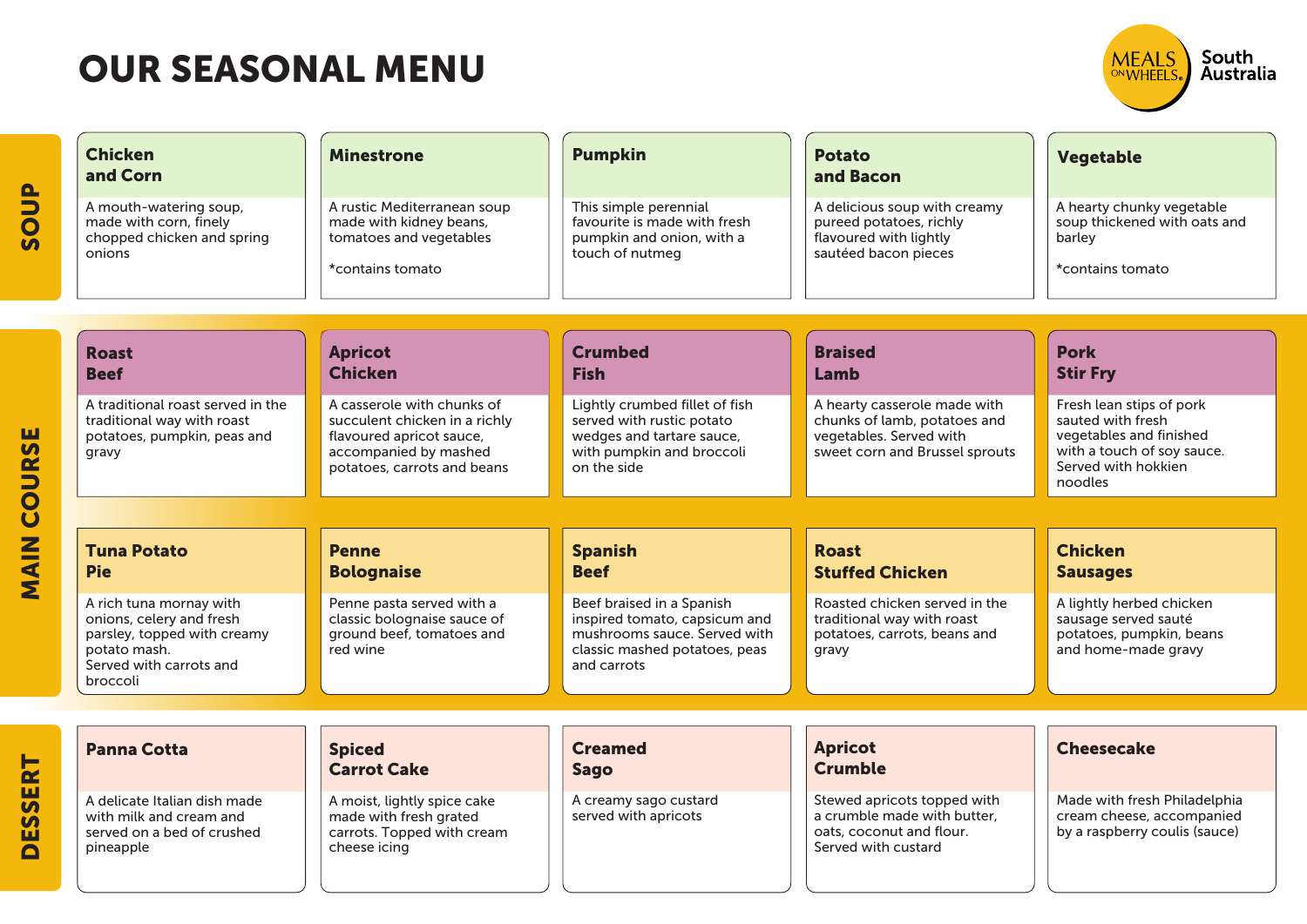

| $\mathbf{B}$<br>S <sub>o</sub> | <b>Potato</b><br>and Leek<br>A pureed soup made with<br>sautéed leeks and<br>potatoes and a touch of<br>cracked pepper                                | <b>Cream of</b><br><b>Vegetable</b><br>A full flavoured soup made<br>with seasonal vegetables,<br>then pureed and finished<br>with cream                        | <b>Cream of</b><br><b>Cauliflower</b><br>A silky textured soup made<br>with sautéed onions and fresh<br>cauliflower finished with<br>cream                                 | Pea<br>and Ham<br>A firm favourite and made in<br>the traditional way, with<br>green split peas and ham<br>hock                    | <b>Tomato</b><br>and Vegetable<br>A chunky vegetable soup made<br>with seasonal vegetables,<br>tomatoes and fresh parsley |
|--------------------------------|-------------------------------------------------------------------------------------------------------------------------------------------------------|-----------------------------------------------------------------------------------------------------------------------------------------------------------------|----------------------------------------------------------------------------------------------------------------------------------------------------------------------------|------------------------------------------------------------------------------------------------------------------------------------|---------------------------------------------------------------------------------------------------------------------------|
|                                | <b>Pork</b><br><b>Meatballs</b>                                                                                                                       | <b>Beef Steak</b><br><b>Pie</b>                                                                                                                                 | Lamb<br><b>Hot Pot</b>                                                                                                                                                     | <b>Crumbed</b><br><b>Fish</b>                                                                                                      | <b>Corned</b><br><b>Silverside</b>                                                                                        |
| ш<br><b>COURS</b>              | Traditional meatballs made with<br>freshly ground pork and served<br>with sauté potatoes, carrots and<br>peas and classic gravy                       | A classic dish made with rich<br>beef stew and topped with<br>flaky short crust pastry. Served<br>with home-made mashed<br>potato, steamed pumpkin and<br>beans | A hearty dish cooked slow and<br>long, with lean lamb chunks<br>and fresh root vegetables.<br>Creamy mashed potato,<br>steamed Pumpkin and<br>zucchini served on the side. | Lightly crumbed fillet of fish<br>served with rustic potato<br>wedges, steamed carrots and<br>broccoli and tartare sauce           | Made in the traditional way<br>and served with Sauté<br>cabbage, steamed<br>potatoes, carrots and<br>white mustard sauce. |
|                                |                                                                                                                                                       |                                                                                                                                                                 |                                                                                                                                                                            |                                                                                                                                    |                                                                                                                           |
| <b>MAIN</b>                    | <b>Chicken</b><br>a la King                                                                                                                           | <b>Poached</b><br><b>Fish Filet</b>                                                                                                                             | <b>Herb-Crusted</b><br><b>Chicken</b>                                                                                                                                      | <b>Beef</b><br><b>Diane</b>                                                                                                        | <b>Chicken Vegetable</b><br><b>Stir Fry</b>                                                                               |
|                                | Fresh chicken pieces gently<br>simmered in a sauce made with<br>capsicum, tomato and<br>mushrooms. Served with<br>mashed potato, pumpkin and<br>beans | A delicately poached filet of<br>fish served with a sweet<br>and sour sauce,<br>accompanied with<br>carrots and broccoli and                                    | Baked chicken with a delicious<br>herb crust, placed on a bed of<br>rich gravy served and served<br>with sauté potatoes, carrots and<br>beans                              | Lean diced beef cooked<br>with mushrooms, mustard<br>and Worcestershire sauce<br>and served with mashed<br>potato, pumkin and peas | Lean chicken tossed with<br>lightly cooked Asian style<br>vegetable strips. Served<br>with steamed rice                   |
|                                | *contains capsicum                                                                                                                                    | steamed rice                                                                                                                                                    |                                                                                                                                                                            |                                                                                                                                    | *contains capsicum                                                                                                        |
| SERT                           | <b>Peach</b><br><b>Cake</b>                                                                                                                           | <b>Baked</b><br><b>Apple</b>                                                                                                                                    | <b>Mango Yoghurt</b><br>and Two Fruits                                                                                                                                     | <b>Lemon Semolina</b><br><b>Cake</b>                                                                                               | <b>Jelly</b><br>and Fruit Salad                                                                                           |
| ES<br>$\blacksquare$           | A beautifully moist cake<br>topped with stewed peaches<br>and served with custard                                                                     | Half an apple baked with<br>sultanas and served with full<br>cream custard                                                                                      | A delicious yoghurt with<br>mango pieces served with<br>diced fruit                                                                                                        | A moist semolina cake<br>drizzled with lemon syrup<br>and served with whipped<br>cream                                             | A chunky fruit salad served<br>with a slice of jelly                                                                      |